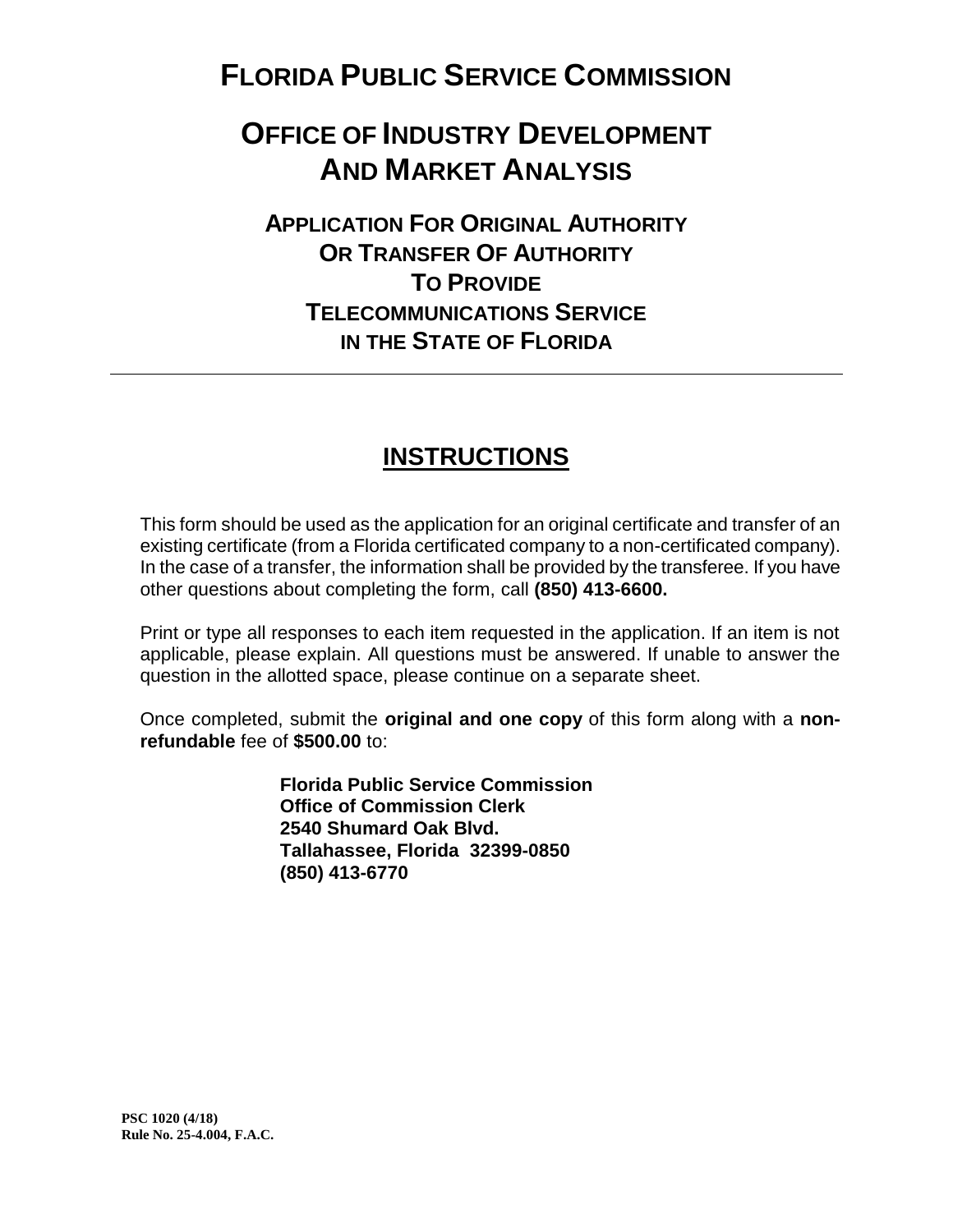### **APPLICATION**

This is an application for (check one):

**Original certificate** (new company)

**Approval of transfer of existing certificate:** Example, a non-certificated company purchases an existing company and desires to retain the original certificate rather than apply for a new certificate.

Please provide the following:

**1.** Full name of company, including fictitious name(s), that must match identically with name(s) on file with the Florida Department of State, Division of Corporations registration:

\_\_\_\_\_\_\_\_\_\_\_\_\_\_\_\_\_\_\_\_\_\_\_\_\_\_\_\_\_\_\_\_\_\_\_\_\_\_\_\_\_\_\_\_\_\_\_\_\_\_\_\_\_\_\_\_\_\_\_\_\_\_\_\_\_\_\_

- **2.** The Florida Secretary of State corporate registration number:
- **3.** F.E.I. Number:  $\blacksquare$

 $\overline{\phantom{a}}$  ,  $\overline{\phantom{a}}$  ,  $\overline{\phantom{a}}$  ,  $\overline{\phantom{a}}$  ,  $\overline{\phantom{a}}$  ,  $\overline{\phantom{a}}$  ,  $\overline{\phantom{a}}$  ,  $\overline{\phantom{a}}$  ,  $\overline{\phantom{a}}$  ,  $\overline{\phantom{a}}$  ,  $\overline{\phantom{a}}$  ,  $\overline{\phantom{a}}$  ,  $\overline{\phantom{a}}$  ,  $\overline{\phantom{a}}$  ,  $\overline{\phantom{a}}$  ,  $\overline{\phantom{a}}$ 

**4.** Structure of organization:

The company will be operating as a: (Check all that apply):

| Corporation<br><b>Foreign Corporation</b><br><b>Limited Liability Company</b><br>Sole Proprietorship |  | <b>General Partnership</b><br><b>Foreign Partnership</b><br><b>Limited Partnership</b><br>Other, please specify below: |
|------------------------------------------------------------------------------------------------------|--|------------------------------------------------------------------------------------------------------------------------|
|------------------------------------------------------------------------------------------------------|--|------------------------------------------------------------------------------------------------------------------------|

**If a partnership**, provide a copy of the partnership agreement.

**If a foreign limited partnership**, proof of compliance with the foreign limited partnership statute (Chapter 620.169, FS). The Florida registration number is:

\_\_\_\_\_\_\_\_\_\_\_\_\_\_\_\_\_\_\_\_\_\_\_\_\_\_\_\_\_\_\_\_\_\_\_\_\_\_\_\_\_\_\_\_\_\_\_\_\_\_\_\_\_\_\_\_\_\_\_\_\_\_\_\_\_\_\_\_\_\_\_\_\_\_\_\_\_\_\_\_\_\_\_\_\_\_\_ \_\_\_\_\_\_\_\_\_\_\_\_\_\_\_\_\_\_\_\_\_\_\_\_\_\_\_\_\_\_\_\_\_\_\_\_\_\_\_\_\_\_\_\_\_\_\_\_\_\_\_\_\_\_\_\_\_\_\_\_\_\_\_\_\_\_\_\_\_\_\_\_\_\_\_\_\_\_\_\_\_\_\_\_\_\_\_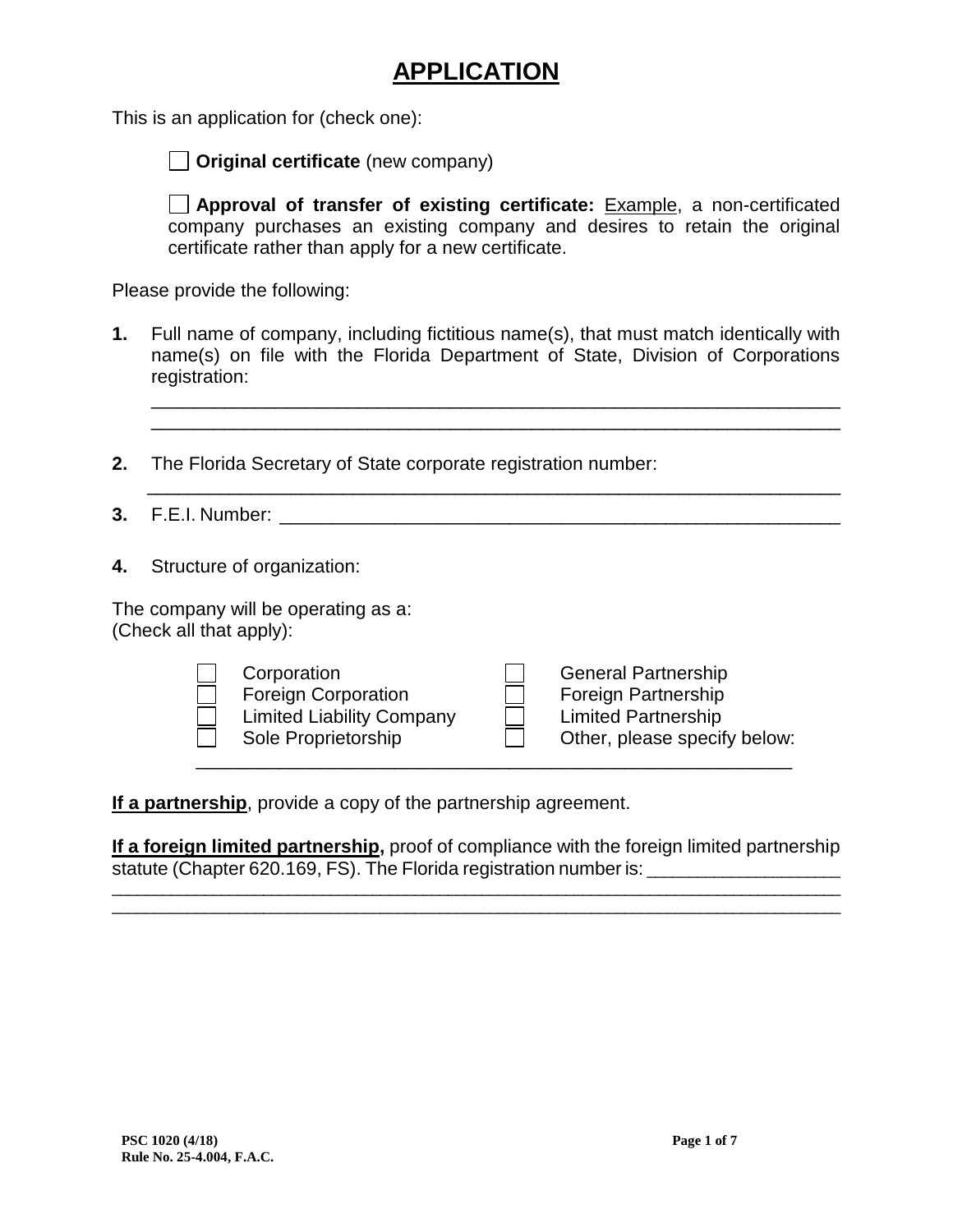- **5.** Who will serve as point of contact to the Commission in regard to the following?
- (a) This application:

| Name:<br>Title:        |  |
|------------------------|--|
| <b>Street Address:</b> |  |
| Post Office Box:       |  |
| City:                  |  |
| State:                 |  |
| Zip:                   |  |
| Telephone No.:         |  |
| Fax No.:               |  |
| E-Mail Address:        |  |

(b) Ongoing operations of the company:

(This company liaison will be the point of contact for FPSC correspondence. This point of contact can be updated if a change is necessary but this must be completed at the time the application is filed).

| Name:                  |  |
|------------------------|--|
| Title:                 |  |
| <b>Street Address:</b> |  |
| Post Office Box:       |  |
| City:                  |  |
| State:                 |  |
| Zip:                   |  |
| Telephone No.:         |  |
| Fax No.:               |  |
| E-Mail Address:        |  |
| Company Homepage:      |  |

(c) Optional secondary point of contact or liaison:

(This point of contact will not receive FPSC correspondence but will be on file with the FPSC).

| Name:                  |  |
|------------------------|--|
| Title:                 |  |
| <b>Street Address:</b> |  |
| Post Office Box:       |  |
| City:                  |  |
| State:                 |  |
| Zip:                   |  |
| Telephone No.:         |  |
| Fax No.:               |  |
| E-Mail Address:        |  |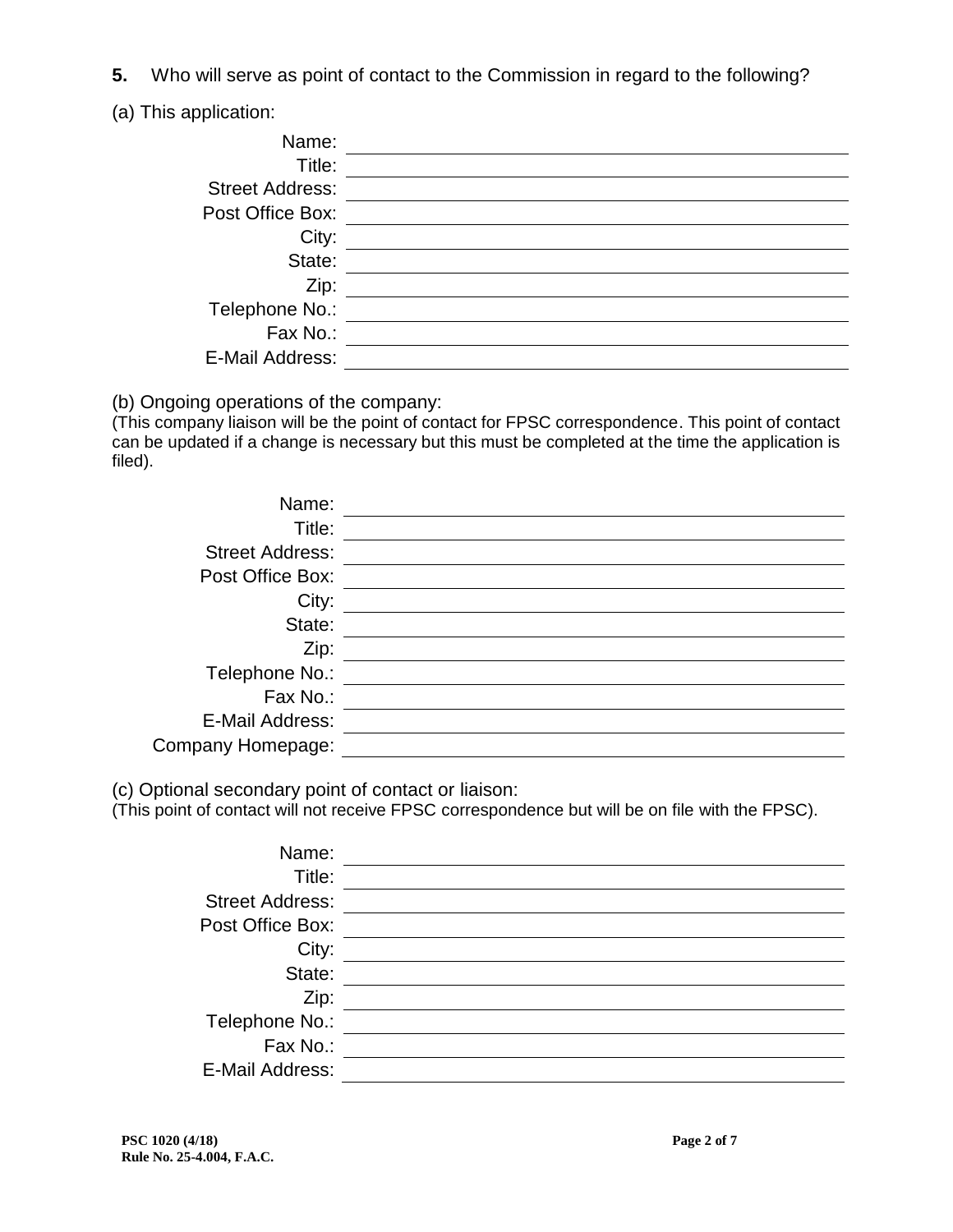**6.** Physical address for the applicant that will do business in Florida:

| Street address: |  |
|-----------------|--|
| City:           |  |
| State:          |  |
| Zip:            |  |
| Telephone No.:  |  |
| Fax No.:        |  |
| E-Mail Address: |  |

**7.** List the state(s), and accompanying docket number(s), in which the applicant has:

(a) **operated** as a telecommunications company.<br>

(b) **applications pending** to be certificated as a telecommunications company.

\_\_\_\_\_\_\_\_\_\_\_\_\_\_\_\_\_\_\_\_\_\_\_\_\_\_\_\_\_\_\_\_\_\_\_\_\_\_\_\_\_\_\_\_\_\_\_\_\_\_\_\_\_\_\_\_\_\_\_\_\_\_\_\_

\_\_\_\_\_\_\_\_\_\_\_\_\_\_\_\_\_\_\_\_\_\_\_\_\_\_\_\_\_\_\_\_\_\_\_\_\_\_\_\_\_\_\_\_\_\_\_\_\_\_\_\_\_\_\_\_\_\_\_\_\_\_\_\_\_ \_\_\_\_\_\_\_\_\_\_\_\_\_\_\_\_\_\_\_\_\_\_\_\_\_\_\_\_\_\_\_\_\_\_\_\_\_\_\_\_\_\_\_\_\_\_\_\_\_\_\_\_\_\_\_\_\_\_\_\_\_\_\_\_\_

\_\_\_\_\_\_\_\_\_\_\_\_\_\_\_\_\_\_\_\_\_\_\_\_\_\_\_\_\_\_\_\_\_\_\_\_\_\_\_\_\_\_\_\_\_\_\_\_\_\_\_\_\_\_\_\_\_\_\_\_\_\_\_\_

\_\_\_\_\_\_\_\_\_\_\_\_\_\_\_\_\_\_\_\_\_\_\_\_\_\_\_\_\_\_\_\_\_\_\_\_\_\_\_\_\_\_\_\_\_\_\_\_\_\_\_\_\_\_\_\_\_\_\_\_\_\_\_\_

(c) **been certificated** to operate as a telecommunications company. \_\_\_\_\_\_\_\_\_\_

(d) **been denied authority** to operate as a telecommunications company and the circumstances involved. \_\_\_\_\_\_\_\_\_\_\_\_\_\_\_\_\_\_\_\_\_\_\_\_\_\_\_\_\_\_\_\_\_\_\_\_\_\_\_\_\_\_\_\_\_

\_\_\_\_\_\_\_\_\_\_\_\_\_\_\_\_\_\_\_\_\_\_\_\_\_\_\_\_\_\_\_\_\_\_\_\_\_\_\_\_\_\_\_\_\_\_\_\_\_\_\_\_\_\_\_\_\_\_\_\_\_\_\_\_\_

(e) **had regulatory penalties imposed** for violations of telecommunications statutes and the circumstances involved. \_\_\_\_\_\_\_\_\_\_\_\_\_\_\_\_\_\_\_\_\_\_\_\_\_\_\_\_\_\_\_\_

\_\_\_\_\_\_\_\_\_\_\_\_\_\_\_\_\_\_\_\_\_\_\_\_\_\_\_\_\_\_\_\_\_\_\_\_\_\_\_\_\_\_\_\_\_\_\_\_\_\_\_\_\_\_\_\_\_\_\_\_\_\_\_\_\_

(f) **been involved in civil court proceedings** with another telecommunications entity, and the circumstances involved. \_\_\_\_\_\_\_\_\_\_\_\_\_\_\_\_\_\_\_\_\_\_\_\_\_\_\_\_\_\_\_\_\_\_

**8.** The following questions pertain to the officers and directors. Have any been:

(a) adjudged bankrupt, mentally incompetent (and not had his or her competency restored), or found guilty of any felony or of any crime, or whether such actions may result from pending proceedings?  $\Box$  Yes  $\Box$  No

If yes, provide explanation.

\_\_\_\_\_\_\_\_\_\_\_\_\_\_\_\_\_\_\_\_\_\_\_\_\_\_\_\_\_\_\_\_\_\_\_\_\_\_\_\_\_\_\_\_\_\_\_\_\_\_\_\_\_\_\_\_\_\_\_\_\_\_\_\_\_

| (b) granted or denied a certificate in the State of Florida (this includes active and |  |  |
|---------------------------------------------------------------------------------------|--|--|
| canceled certificates)? $\Box$ Granted $\Box$ Denied $\Box$ Neither                   |  |  |

\_\_\_\_\_\_\_\_\_\_\_\_\_\_\_\_\_\_\_\_\_\_\_\_\_\_\_\_\_\_\_\_\_\_\_\_\_\_\_\_\_\_\_\_\_\_\_\_\_\_\_\_\_\_\_\_\_\_\_\_\_\_\_\_\_ \_\_\_\_\_\_\_\_\_\_\_\_\_\_\_\_\_\_\_\_\_\_\_\_\_\_\_\_\_\_\_\_\_\_\_\_\_\_\_\_\_\_\_\_\_\_\_\_\_\_\_\_\_\_\_\_\_\_\_\_\_\_\_\_\_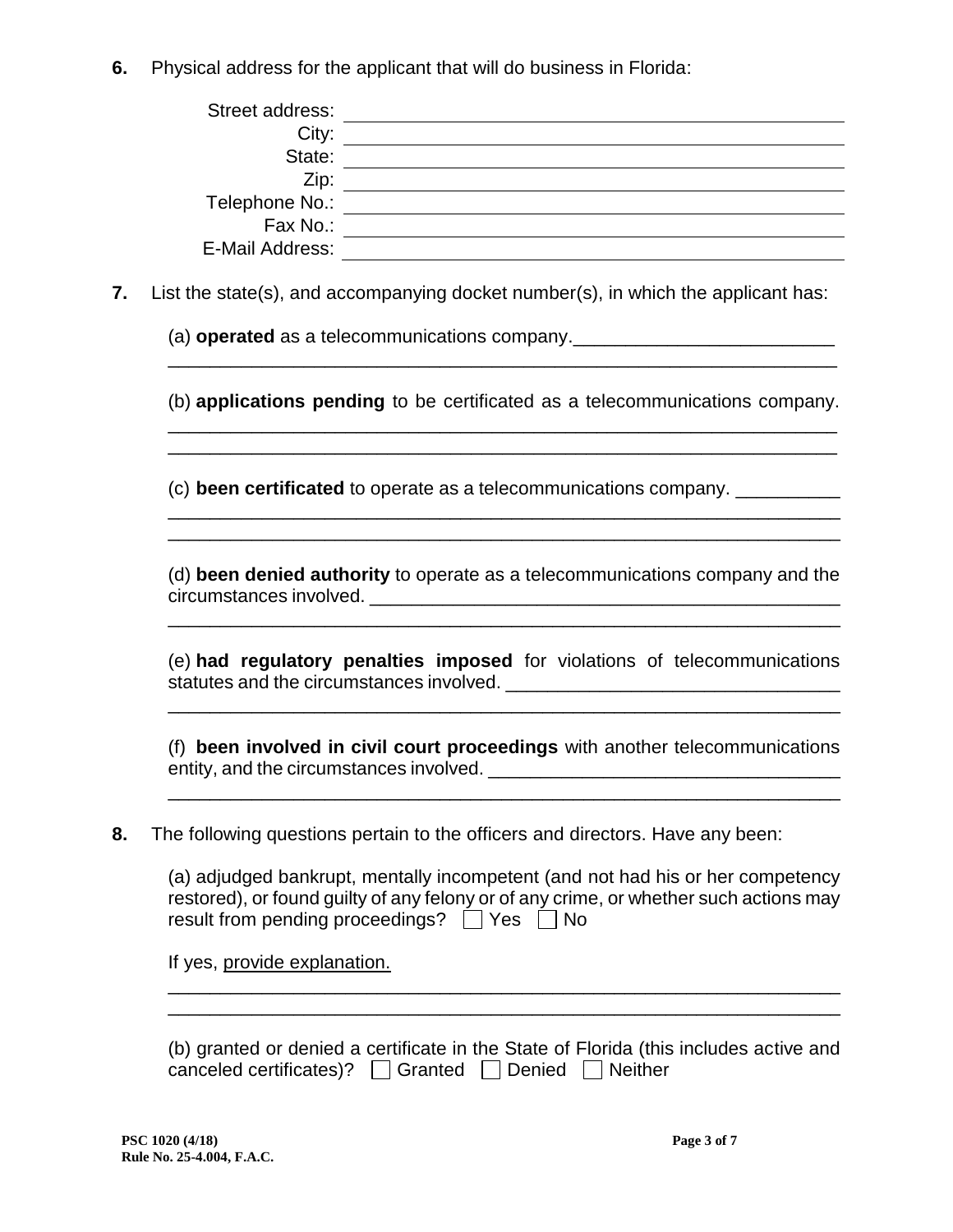If granted provide explanation and list the certificate holder and certificate number. \_\_\_\_\_\_\_\_\_\_\_\_\_\_\_\_\_\_\_\_\_\_\_\_\_\_\_\_\_\_\_\_\_\_\_\_\_\_\_\_\_\_\_\_\_\_\_\_\_\_\_\_\_\_\_\_\_\_\_\_\_\_\_\_\_

\_\_\_\_\_\_\_\_\_\_\_\_\_\_\_\_\_\_\_\_\_\_\_\_\_\_\_\_\_\_\_\_\_\_\_\_\_\_\_\_\_\_\_\_\_\_\_\_\_\_\_\_\_\_\_\_\_\_\_\_\_\_\_\_\_

\_\_\_\_\_\_\_\_\_\_\_\_\_\_\_\_\_\_\_\_\_\_\_\_\_\_\_\_\_\_\_\_\_\_\_\_\_\_\_\_\_\_\_\_\_\_\_\_\_\_\_\_\_\_\_\_\_\_\_\_\_\_\_\_\_ \_\_\_\_\_\_\_\_\_\_\_\_\_\_\_\_\_\_\_\_\_\_\_\_\_\_\_\_\_\_\_\_\_\_\_\_\_\_\_\_\_\_\_\_\_\_\_\_\_\_\_\_\_\_\_\_\_\_\_\_\_\_\_\_\_

If denied provide explanation.

|  |                                        |  |  |  | (c) an officer, director, and partner in any other Florida certificated |
|--|----------------------------------------|--|--|--|-------------------------------------------------------------------------|
|  | telecommunications company? □ Yes □ No |  |  |  |                                                                         |

| If yes, give name of company and relationship. If no longer associated with |  |
|-----------------------------------------------------------------------------|--|
| company, give reason why not.                                               |  |
|                                                                             |  |

\_\_\_\_\_\_\_\_\_\_\_\_\_\_\_\_\_\_\_\_\_\_\_\_\_\_\_\_\_\_\_\_\_\_\_\_\_\_\_\_\_\_\_\_\_\_\_\_\_\_\_\_\_\_\_\_\_\_\_\_\_\_\_\_\_

**9.** Florida Statute 364.335(1)(a) requires a company seeking a certificate of authority to demonstrate its managerial, technical, and financial ability to provide telecommunications service.

**Note:** *It is the applicant's burden to demonstrate that it possesses adequate managerial ability, technical ability, and financial ability. Additional supporting information may be supplied at the discretion of the applicant. For the purposes of this application, financial statements MUST contain the balance sheet, income statement, and statement of retained earnings.*

- (a) **Managerial ability**: An applicant must provide resumes of employees/officers of the company that would indicate sufficient managerial experiences of each. Please explain if a resume represents an individual that is not employed with the company and provide proof that the individual authorizes the use of the resume.
- (b) **Technical ability**: An applicant must provide resumes of employees/officers of the company that would indicate sufficient technical experiences or indicate what company has been contracted to conduct technical maintenance. Please explain if a resume represents an individual that is not employed with the company and provide proof that the individual authorizes the use of the resume.
- (c) **Financial ability**: An applicant must provide financial statements demonstrating financial ability by submitting a balance sheet, income statement, and retained earnings statement. An applicant that has audited financial statements for the most recent three years must provide those financial statements. If a full three years' historical data is not available, the application must include both historical financial data and pro forma data to supplement. An applicant of a newly established company must provide three years' pro forma data. If the applicant does not have audited financial statements, it must be so stated and signed by either the applicant's chief executive officer or chief financial officer affirming that the financial statements are true and correct.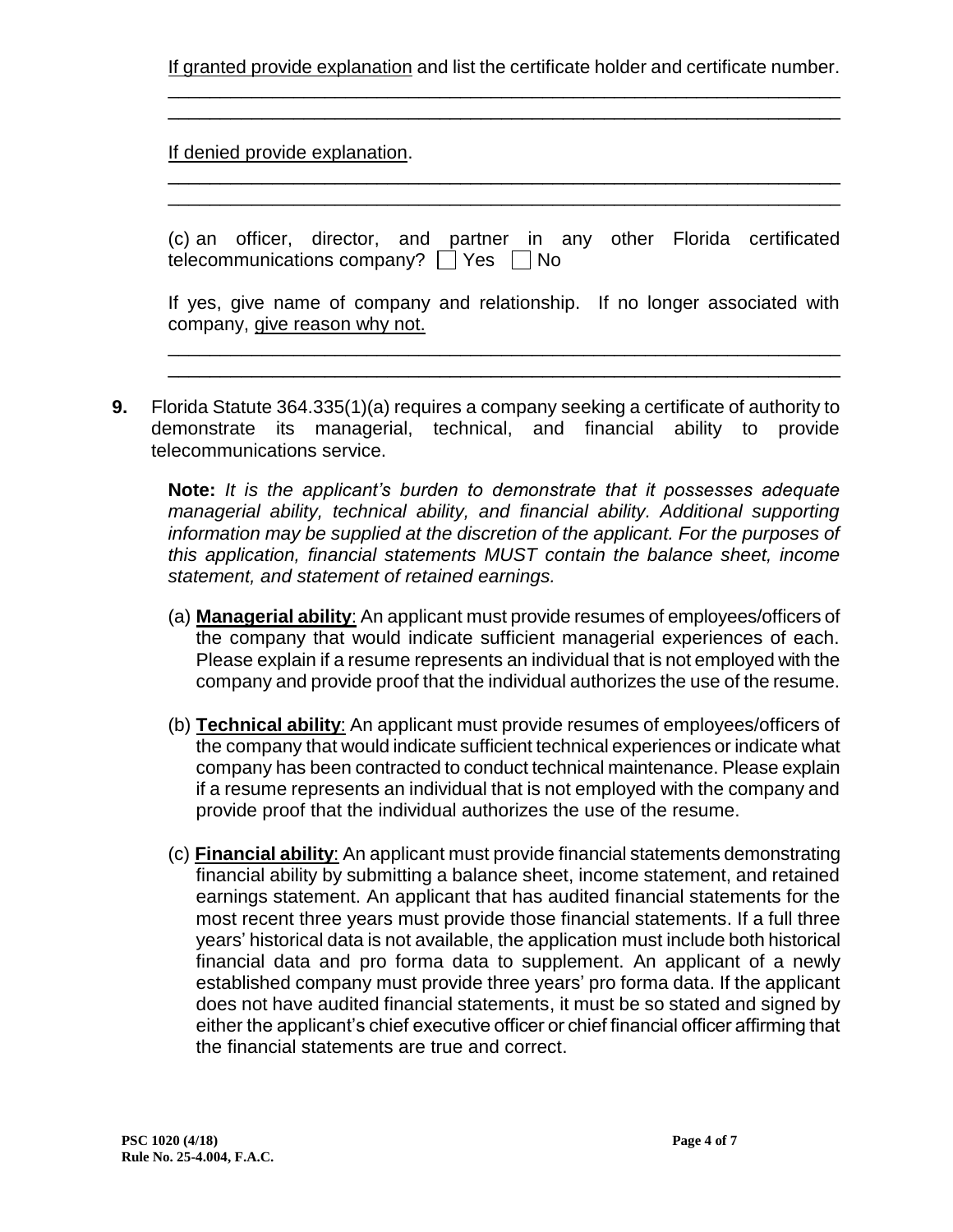**10.** Where will you officially designate as your place of publicly publishing your schedule a/k/a tariffs or price lists)? (Tariffs or price lists MUST be publicly published to comply with Florida Statute 364.04).

| Florida Public Service Commission             |  |
|-----------------------------------------------|--|
| Website – Please provide Website address:     |  |
| $\Box$ Other – Please provide address: $\Box$ |  |
|                                               |  |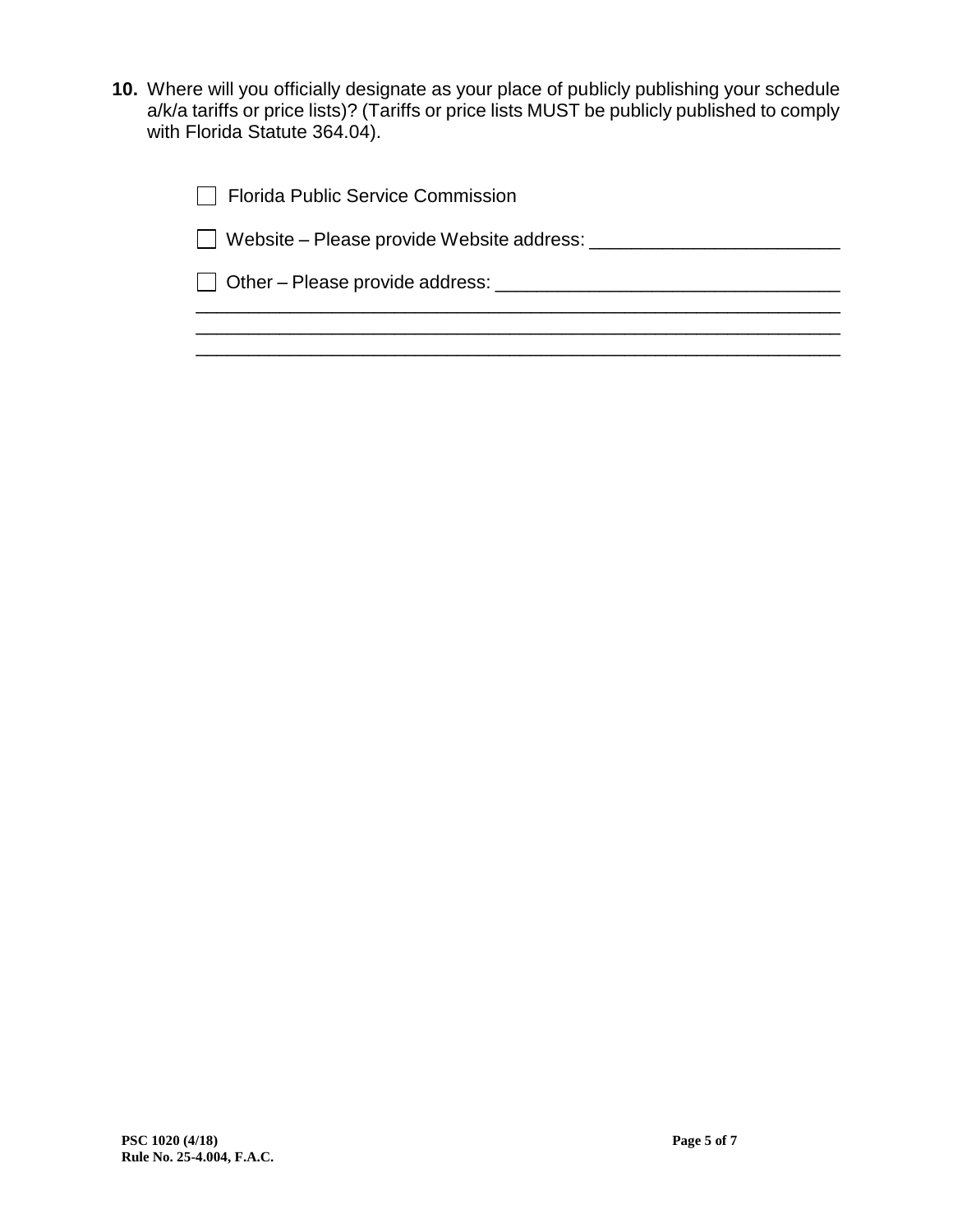### **THIS PAGE MUST BE COMPLETED AND SIGNED**

**REGULATORY ASSESSMENT FEE:** I understand that all telecommunications companies must pay a regulatory assessment fee. A minimum annual assessment fee, as defined by the Commission, is required.

**RECEIPT AND UNDERSTANDING OF RULES:** I understand the Florida Public Service Commission's rules, orders, and laws relating to the provisioning of telecommunications company service in Florida.

**APPLICANT ACKNOWLEDGEMENT:** By my signature below, I, the undersigned owner or officer, attest to the accuracy of the information contained in this application and attached documents and that the applicant has the technical ability, managerial ability, and financial ability to provide telecommunications company service in the State of Florida. I have read the foregoing and declare that, to the best of my knowledge and belief, the information is true and correct. I have the authority to sign on behalf of my company and agree to comply, now and in the future, with all applicable Commission rules, orders and laws.

Further, I am aware that, pursuant to Chapter 837.06, Florida Statutes, **"***Whoever knowingly makes a false statement in writing with the intent to mislead a public servant in the performance of his or her official duty shall be guilty of a misdemeanor of the second degree, punishable as provided in s. 775.082 and s. 775.083***."**

I understand that any false statements can result in being denied a certificate of authority in Florida.

#### COMPANY OWNER OR OFFICER

| <b>Print Name:</b> |  |
|--------------------|--|
| Title:             |  |
| Telephone No.:     |  |
| E-Mail Address:    |  |

| Signature: | Jate:<br>____ |  |
|------------|---------------|--|
|            |               |  |